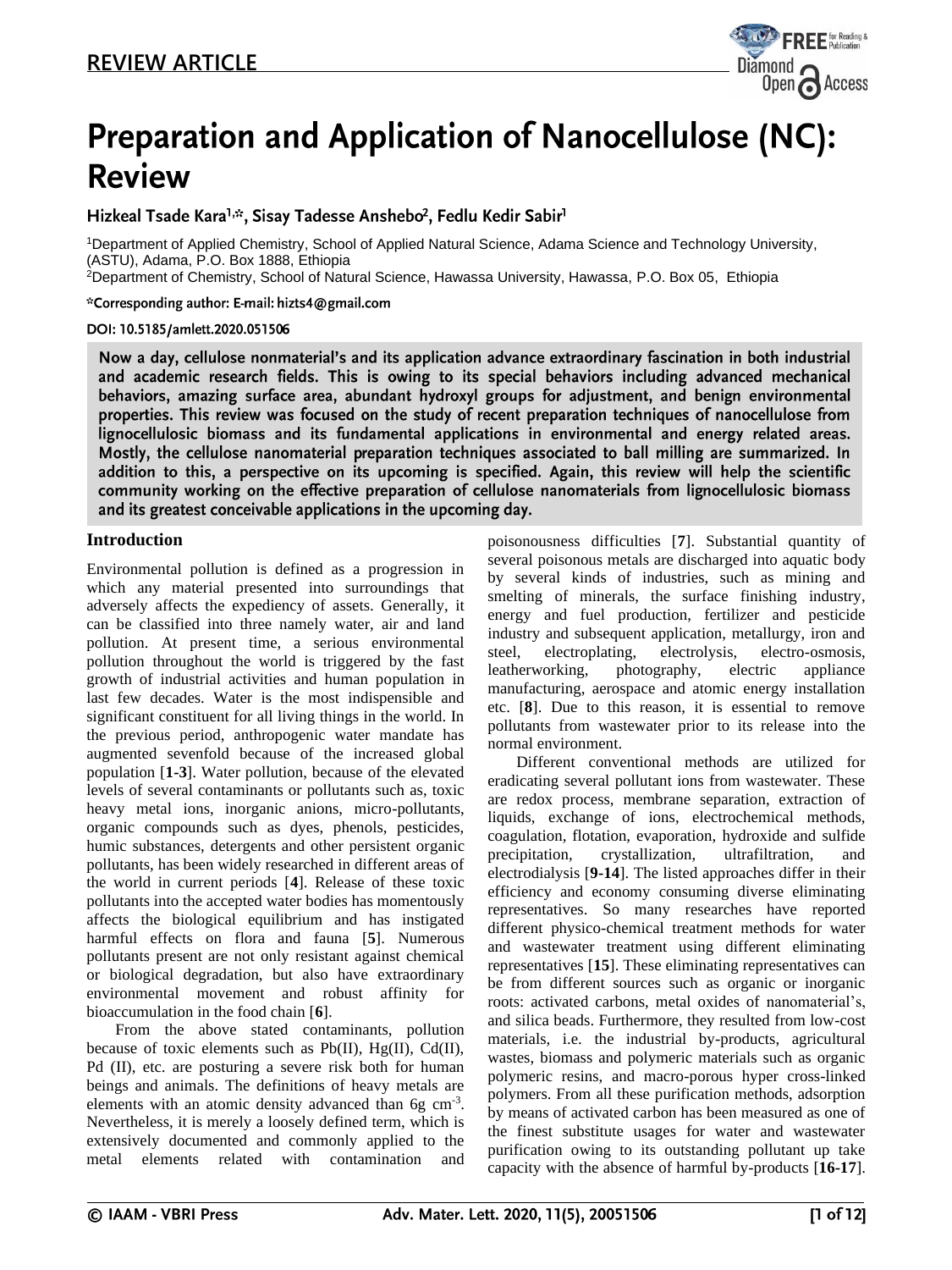www.iaamonline.com

# **Advanced** Materials Letters. www. vbripress.com/aml

Though, activated carbon has big limitation for removing pollutants in large scale water purification of developing countries owing to its expensiveness and difficulty for reuse.

Thus, in the recent time there is the principal development of low cost and environmentally friendly materials such as, polymeric materials is gaining thrust over the entire world. Nanocellulose (NC) is a natural nanomaterial that can be prepared from lignocellulosic biomass and used as removing agents in place of activated carbon owing to its cost effective and simply regeneration through acid washing. With its nanometer size in diameter, NC consists of gorgeous properties such as high strength, excellent stiffness, and high surface area [**18-21**]. Moreover, with its structure, it encompasses an abundant of hydroxyl groups which are available for surface amendment. It can be applied in several areas, such as environmental, energy, water treatment, biomedical products, nanocomposite materials, textiles, and so on [**22- 24**]. Currently, NC gets extraordinary fascination from research and an industry owing to the study of NC is not only about its preparation from biomass, but also the new environmentally friendly applications in numerous fields. The objective of this review is to show the recent trends in preparation methods of NC and its applications in wastewater treatment.

### **Lignocellulosic biomass**

Lignocellulosic biomasses are plant based materials that contains the principal quantity of sustainable carbon containing substances and shows potential feedstock for the preparation of NC [**25,26**]. Especially, it is the largest resource for most natural fibers and can easily substitute the activated carbon due to its wonderful price efficient and environmentally sociable properties for wastewater decontamination [**27,28**]. Besides, the agricultural wastes and forest deposits are paramount important for recycle adsorbent or feedstock for fabrication of efficient materials for wastewater decontamination without the antagonism with both human and animal food chains [**29,30**].

The cell wall structure of lignocellulosic biomass mostly contains three kinds of polymers, such as, lignin, hemicellulose, and cellulose. Though, the composition and the levels of these three constituents are differed because of the variation in sorts, kinds, and foundation of lignocellulosic biomass [**31,32**]. Thus, approximately 10– 25% and 20–35% by mass of dried out lignocellulosic biomass correspond to lignin and hemicelluloses, respectively [**33,34**] (**Fig. 1**).



**Fig. 1.** Main structure of plant cell wall in lignocellulosic biomass which is consisted of lignin, hemicellulose, and cellulose.



**Fig. 2.** Schematic representation for the structure of cellobiose.

Cellulose is the most important constituent in lignocellulosic biomass and mainly contained in the plant cell wall about 35–50% [**33,34**]. Cellulose is made of the linear homopolysaccharide  $\beta$ -1, 4-linked anhydro-Dglucose units through the replicating items of cellobiose (**Fig. 2**) [**35**]. The monomer of anhydroglucose unit contains three hydroxyl groups that form strong hydrogen bonding through the adjacent glucose unit within the same chains (intramolecular) and between the different chains (intermolecular) hydrogen bonding networks (**Fig. 3**) [**35**]. These networks are most powerful and strongly crammed in the more ordered components of cellulose fibrils which make it harder, strong, fibrous, and unable to dissolve by water and most organic solvents in plant cell wall [**36-38**]. In the cellulose, an ample orientation of glucose molecules and hydrogen bonding networks is possible, due to the presence of different allomorphs of cellulose [**35**]. Different cellulose allomorphs are varied due to the variation in source materials and different techniques implemented. These allomorphs are classified into four types such as, cellulose type I, II, III, and IV [**36-38**]. Cellulose type I is called the universal allomorph of cellulose in nature with the similar wadding of hydrogenbonding arrangement. If one can chemically dissolve cellulose type I in acid or alkaline solution, then it is possible to find cellulose type II with anti-similar wadding of hydrogen-bonding arrangement. Through treatment of cellulose type I or II with ammonia, cellulose type III can be prepared. Cellulose type IV can be prepared by the heat treatment of cellulose type III at  $260 \degree$ C in glycerol [38]. Thus, all these is widely used natural sources for the preparation of carbon-containing species, useful chemicals, textiles, papers, and etc. due to the presence of large number of carbons, hydroxyl groups and monomers of glucose [**39,40**].



**Fig. 3.** Intramolecularand intermolecular hydrogen bonding networks in cellulose structure.

#### **Nanocellulose**

The term nanocellulose is substance in the nanometer range (1-100 nm in diameter) and made from lignocellulosic biomass. It is easily decomposable or biodegradable nanoparticles with less weight, very less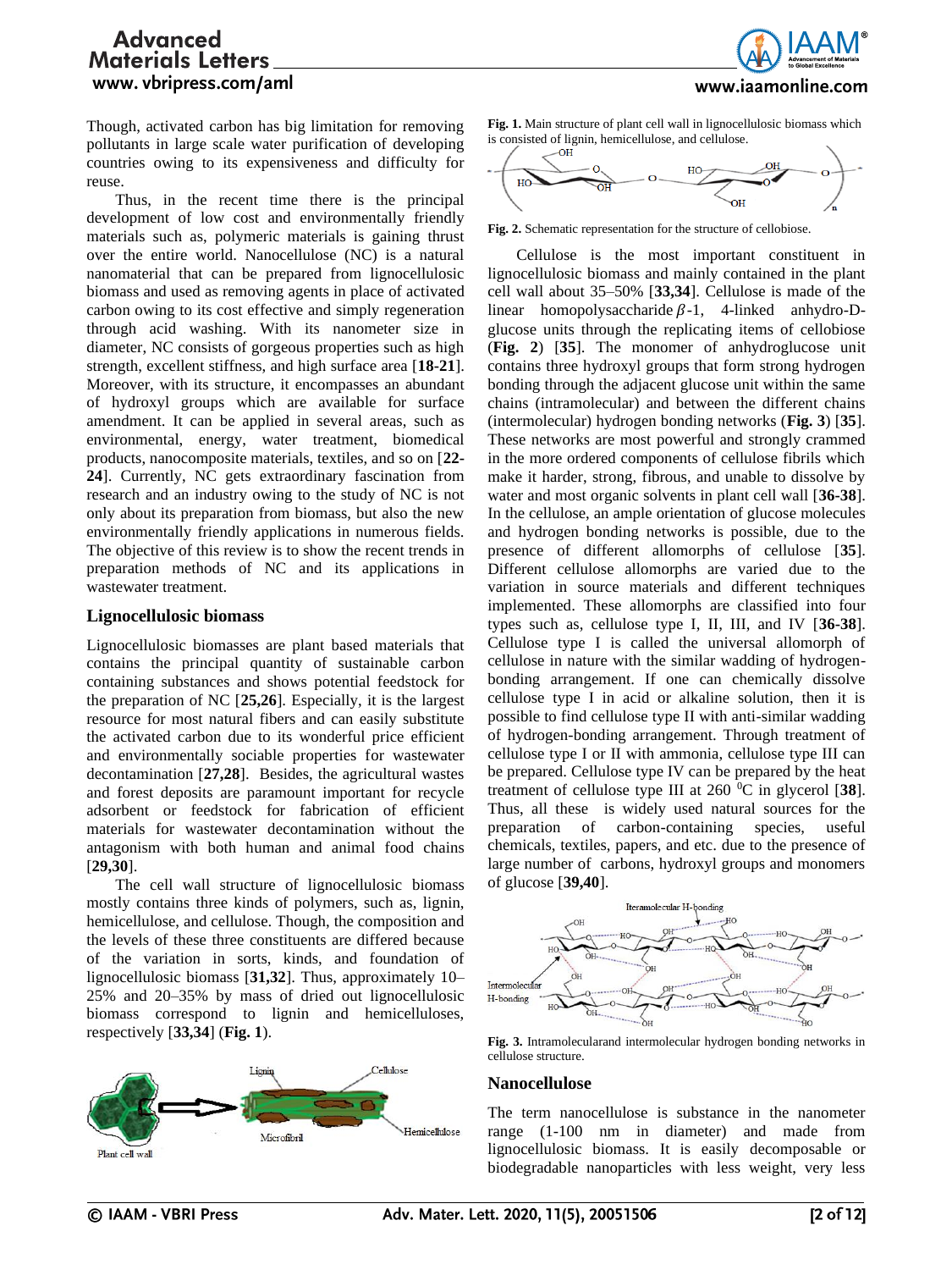

density (around 1.6  $g/cm<sup>3</sup>$ ) and excellent strength. It has different mechanical properties such as, high stiffness up to 220 GPa of elastic modulus relatively much higher than Kevlar fiber, outstanding tensile strength up to 10 GPa which is superior than cast iron and as well as its ratio of strength to weight is 8 times elevated than stainless steel. In addition to this, it is much transparent and having high reactive sites of hydroxyl groups suitable to functionalize the different surfaces with anions or cations [**41,42**].

The preparation of nanocellulose can be carried out using different lignocellulosic biomasses as source materials [43] through mechanical, chemical or enzymatic techniques. Both the bulk and smaller particle structure of cellulose contains amorphous and crystalline phases. The amorphous phase of cellulosic materials is easily broken by mechanical, chemical or enzymatic means, while, it is moderately tricky for the breakage of nanostructured crystalline phase of cellulose due to the presence of massive hydrogen force. Preparation of cellulose nanoparticles from its source includes two major steps viz. pretreatment and removal of amorphous phase by suitable techniques [**44**]. Before mechanical, chemical or enzymatic action, pretreatments such as alkali treatment and bleaching are required in order to remove certain amount of lignin, hemicellulose, wax and oils which envelop on the outside shell of the particle cell wall. The native cellulose structures are depolymerised and the outside parts of cellulose microfibrils are defibrillated through alkali treatment. Next to this, bleaching process is necessary to remove the cementing material totally from the particles [**45**]. Here, one can understand the nano dimensions, quality and yield of the prepared particles would depend on source of lignocellulosic biomass when same preparation techniques are applied.



**Fig. 4.** Schematic of nanocrystalline cellulose which can be extracted from cellulose chains using acid hydrolyzed amorphous region and left only crystalline region.

The three main types of cellulose are; cellulose nanocrystalline (CNCs), cellulose nanofibrils (CNFs), and bacterial nanocellulose (BNC). No matter how, all types are alike in chemical composition, they vary in morphology, particle size, crystallinity and some properties, because of differences in the source materials and preparation techniques [**38**]. Cellulose nanocrystals (CNCs), called nanocrystal of cellulose, or cellulose nanowhiskers, are cellulose nanoparticles with lofty strength, usually prepared from cellulose particles by acid hydrolysis [**42**]. The resulted materials have short-rod-like shape or whisker shape with the diameter of 2–20 nm and the length of 100–500 nm. In addition to this, it consists 100% of cellulose chemical components mostly in crystalline parts (outstanding crystallinity about 54–88%)

[**38]**. **Fig. 4** indicates the representation of CNCs that is prepared from cellulose particles by acid hydrolysis. Through acid hydrolysis the amorphous regions are easily hydrolyzed and removed, but the crystalline regions are not removed [**46**]. From this point of view one can conclude that, it is possible to prepare CNC that has high crystallinity with a short-rod shape using this preparation technique. Through mechanical techniques, CNF is prepared from cellulose particles which is long, flexible, and entangled materials. It has long fibril shapes and the diameter of 1–100 nm and the length of 500–2000 nm [**47**]. Also, it consists 100% of cellulose chemical components with both of crystalline and amorphous parts [**41**]. **Fig. 5** indicates the representation of nanofibrillated cellulose which can be prepared from cellulose fibers by the by mechanical techniques. Cellulose nanofibers (CNFs) have longer length with high aspect ratio (length to diameter), high surface area, and large number of hydroxyl groups which is easily accessible for surface modification relative to CNCs [**38**].

Nanocellulose can be categorized into BNCs which is different from CNC and CNF. The preparation of CNCs and CNFs can possible from lignocellulosic biomass (topdown process) but, BNCs is prepared from bottom-up process. Therefore, BNCs are always referred to as pure without any non-cellulosic components. They have the same chemical compositions as other two kinds of nanocelluloses. They are in the form of twisting ribbons with 20–100 nm in the average diameters and micrometer lengths with large surface area per unit [**47**].



**Fig. 5**. Schematic of nanofibrillated cellulose which can be extracted from cellulose chains using mechanical process to cleavage the fiber into nanometer size in diameter.



**Fig. 6.** Schematic of hairy cellulose nanocrystalloids which can be extracted from cellulose chains by chemical treatment.

#### **Mechanisms of water purification using nanocellulose**

The use of cellulose nanomaterials for water decontamination has grown to be a charmingstudyarea in the current existence. At the nano-scale level, resources are characterized by special physical, chemical, and biological properties relative to their bigger size species. The pollutant uptake capacity of conventional adsorbents is usually inadequate by their surface area or available binding places, the absence of selectivity and the very slow rates. Nano-cellulose based adsorbents give important enhancement with their tremendously high specific exterior areas related with binding sites and short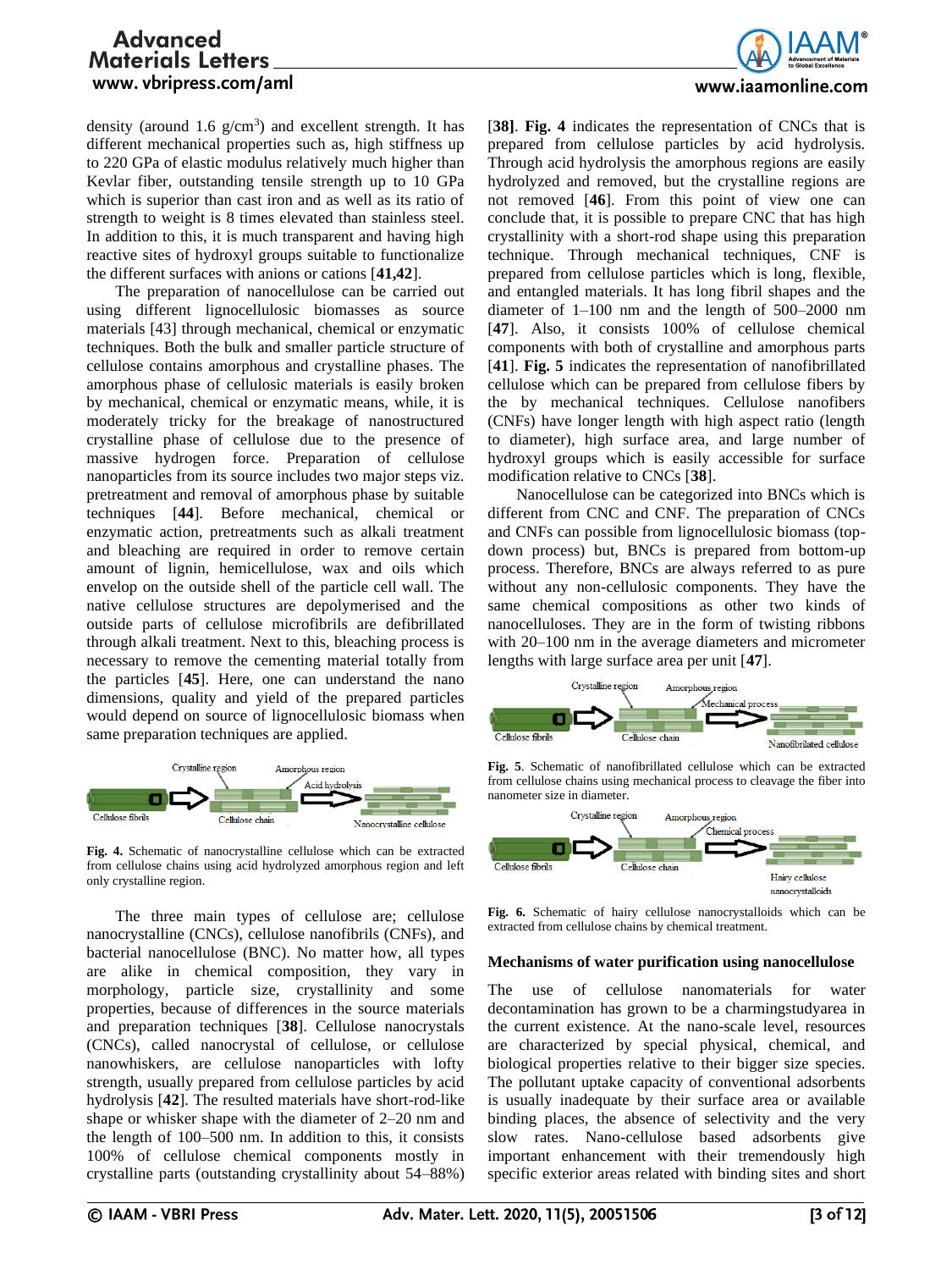

intraparticle diffusion distance providing to rapid rates [**48**].

Adsorption is one pollutant removing technique from wastewater by using nanocellulose and defined as a process adsorbate or pollutants accumulates on the adsorbent surface either chemically or physically. The most important factors affecting the adsorption process are the particle size of adsorbent, affinity of the solute for the adsorbent, surface area of adsorbent, degree of ionization of the adsorbate molecule (more highly ionized molecules are adsorbed to a smaller extent than neutral molecules), solution pH etc. Optimizing these factors will enhance the pollutants uptake capacity. Therefore, this is happening a relationship exists between the concentration of the species in solution and the concentration of the same species in the adsorbed state i.e. equilibrium situation. The number of adsorbed pollutants is calculated by the difference of the original and equilibrium quantity of pollutants in solution divided by the weight of the adsorbent. The adsorbate in the glassware is calculated from mass balance as follow:

$$
m(q - qe) = (Co - Ce)v \tag{1}
$$

From which a relationship between value of C and the corresponding equilibrium value of q can be established. To determine equilibrium relationship,  $q_0 = 0$ ,

$$
qe = \frac{v}{m}(Co - Ce) \tag{2}
$$

Where, **v** is the volume of liquid, m is the mass of adsorbent used, Co is the initial, and Ce is the adsorbate residual concentration in solution.

During the adsorption process, dissolved substances are passed into the permeable adsorbent constituent part by dissemination and are then trapped onto the surface of the adsorbent. Both chemisorption and physisorption interaction is possible during adsorption process. In chemisorptions, the adsorbatebinds with the surface to form a covalent or an ionic bond results in bonding energies of >80 kJ/mol. In physisorptions, there is happen a rapid process caused by nonspecific binding mechanisms such as van der Waals forces and results in bonding energies of 4 - 40 kJ/mol. Generally, physical adsorption is less specific for which compounds adsorbed to surface sites, has weaker forces and energies of bonding, operates over longer distances (multiple layers) and is more reversible [**49**].

In contrast to the adsorption of organic adsorbates from water (polar solvent) onto a nonpolar adsorbent (carbon based materials), where van derwaals forces are predominating, adsorption of ionic species (e.g., metal ions) onto nanocellulose surfaces is mostly driven by electrostatic attraction, which is highly dependent on solution pH and ionic strength because of the charge differences. The affinity of the adsorbate for an adsorbent is quantified using adsorption isotherms, which are used to describe the amount of adsorbate that can be adsorbed onto an adsorbent at equilibrium and are usually a function of the liquid phase concentration. To develop isotherms, a

known quantity of adsorbate in a fixed volume of liquid is exposed to various dosages of adsorbent.

Here, one can consider the significant differentiation between adsorption of a solitary and of multiple compounds. In the first case, the dissimilar adsorbates are competing for binding places and the adsorption equilibrium as well as the isotherm can be significantly dissimilar than without antagonism. In the second situation, the initial concentration of the target adsorbate influences the consequential isotherm. For the mathematical description of the adsorption equilibrium one can consider the existence of different models, differing in complexity and in the number of parameters. Mostly, for practical importance the two main parametric isotherms (Langmuir isotherm and Freundlich isotherm) are formulated [**50**].

The Langmuir isotherm is important for binding of a solute from a liquid solution as monolayer adsorption on a surface containing a fixed number of similar sites. This model describes the equilibrium between the adsorbent surface and adsorbate as a reversible chemical equilibrium between substances. It assumes homogeneous energies of binding onto the surface of the adsorbent without interaction of adsorbate in the plane of the surface where adsorbate molecules can be chemically bound. Its equation assumes that uniform arrangement of the adsorbent surface, i.e. all binding sites are energetically identical. Due to this reasons, the Langmuir equation is in most situations only relevant for small level ranges. Equilibrium parameter  $(R_L)$  indicates the isotherm shape and whether the binding is possible or not possible.

The Langmuir nonlinear equation is commonly expressed as follows (Langmuir 1918):

$$
qe = \frac{Q_o Ce}{1 + bCe}
$$
 (3)

To derive the model parameters  $Q_0$  and b, equation 3 can be linearized. The linear Langmuir isotherm allows the calculation of adsorption capacities and is equated by the following equation.

$$
\frac{Ce}{qe} = \frac{1}{bCo} + \frac{Ce}{Qo} \tag{4}
$$

The essential characteristics of a Langmuir isotherm can be expressed in terms of a dimensionless constant separation factor or equilibrium parameter R<sub>L</sub>, which is defined by:

$$
RL = \frac{1}{1 + bCe} \tag{5}
$$

For all the above equation  $(1-5)$ ,  $C_0$  is the initial adsorbate concentration in solution (mg/L),  $C_e$  is the adsorbate residual concentration in solution,  $q_0$  is the initial amount of adsorbate per unit mass of adsorbent (mg/g), m is mass of adsorbent  $(g)$  and v is the volume of liquid,  $q_e$  is milligrams of adsorbate accumulated per gram of the adsorbent material,  $Q_0$  is the maximum uptake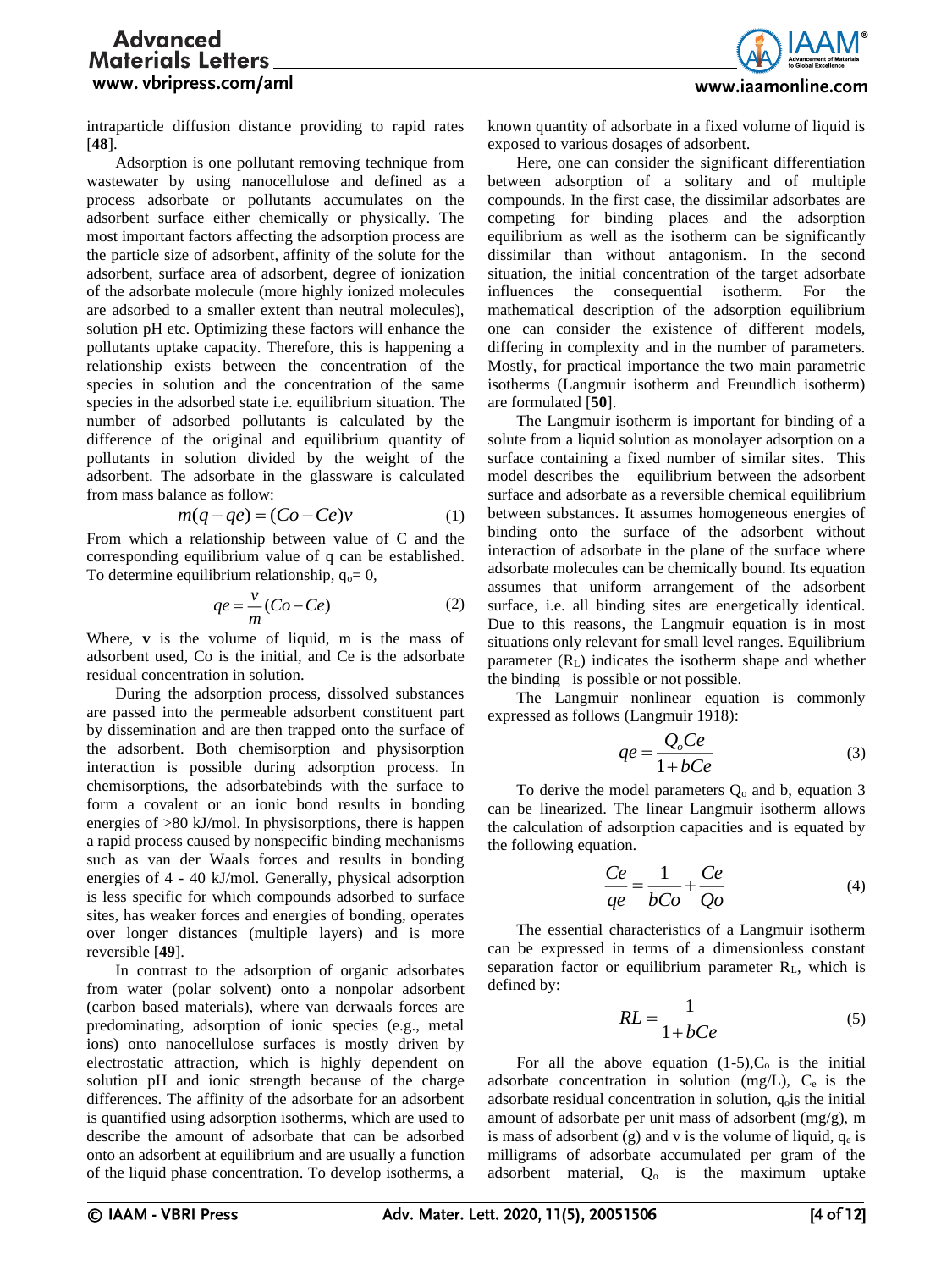

corresponding to the site saturation and b is the ratio of adsorption and desorption rates. Table 1. Type of isotherm for various R<sub>L</sub>.

| $\mathbf{R}_{\mathrm{L}}$ | Type of isotherm |  |
|---------------------------|------------------|--|
| $R_1 > 1$                 | Unfavorable      |  |
| $RL = 1$                  | Linear           |  |
| 0 < R <sub>L</sub> < 1    | Favorable        |  |
| $R_i = 0$                 | irreversible     |  |

The second important model is Freundlich isotherm model and can be derived assuming a logarithmic decrease in the enthalpy of binding with the raise in the portion of engaged places. This isotherm is generally improved to describe adsorption in aqueous solutions than the Langmuir isotherm. This model is commonly given by the non-linear equation [**49**]:

$$
qe = Kf C_n^{\frac{1}{n}} \tag{6}
$$

K<sup>f</sup> represented the adsorption coefficient and tells the quantity of adsorbate binded onto adsorbent surface for unit equilibrium concentration and known as a constant for the system related to the bonding energy. 1/n is represents an empirical constant associated to the extent of the adsorption driving force onto the adsorbent or surface heterogeneity, becoming more heterogeneous as its value gets closer to zero. The linearized form of the Freundlich equation that determines both  $K_f$  and n were given by [**51**]:

$$
\log q e = \log K f + \frac{1}{n} \log C e \tag{7}
$$

Next to the adsorption isotherms, the adsorption kinetics gives the statement of adsorption rates and significant information for scheming and modeling of the progressions. The important application of the pollutant binding process demands improvement of cheap, easily available and plentiful adsorbents of known kinetic parameters and sorption characteristics. Until now, numerous kinetic models (pseudo first- and second-order equations, intra-particle diffusion and Elovich equations) are implemented to construe the time dependent experimental data and inspect the controlling mechanism of pollutant binding process [**52**]. The Pseudo-first order model [**53**] is given as:

$$
\log(qe - qt) = \log Qe - \frac{K1t}{2.303}
$$
 (8)

The pseudo-second-order kinetic model equation [**54**] is given as,

$$
\frac{t}{qt} = \frac{1}{K2qe^2} + \frac{t}{qe}
$$
 (9)

Also, the spontaneity of the adsorption processes was easily determined by obtaining information from thermodynamics concept. Therefore, one can understand the concept of standards Gibb's free energy change  $(\Delta G^0)$ to determine a given process whether spontaneous or non-

spontaneous. If the value of  $\Delta G^0$  is negative, then the reactions occur spontaneously at a given temperature. The thermodynamic parameters such as change in standard free energy  $\Delta G^0$ ), enthalpy ( $\Delta H^0$ ) and entropy ( $\Delta S^0$ ) can be calculated by using the following equation [**52**]:

| $\Delta G^0$ = -nRTlnKc | (10) |
|-------------------------|------|
|                         |      |

$$
InK_c = -\Delta H^0/RT + \Delta S^0/R \tag{11}
$$

$$
\Delta G^0 = \Delta H^0 - T\Delta S^0 \tag{12}
$$

where R  $(8.314 \text{ J/molK})$  is the gas constant, T  $(K)$  is the absolute temperature and  $K_c$  is the standard thermodynamic equilibrium constant defined by  $q_e/C_e$ . By plotting the graph of  $ln K_c$  versus T<sup>-1</sup>, the value of  $\Delta H^0$  and  $\Delta S^0$  can be estimated from the slopes and intercept, respectively.

Finally, the important mechanism is regeneration of used adsorbents by re-obtaining the used adsorbents through acid washing. If adsorption is thought of as surface complexation reaction a high concentration of H<sup>+</sup> ions shifts the equilibrium so that less adsorbate (pollutants) is bound to the surface. In addition to this, the surface acid/base reaction is shifted more towards positively charged species, which hinders adsorption of cations such as metal ions. As a result, a pH decreases due to the use of HCl, shifts the adsorption equilibrium and can result in desorption of the adsorbed solute (metal ions). If the adsorption capacity can be regained in this process, the adsorbent was regenerated. In many studies, hydrochloric acid (HCl) solution has been shown as suitable regenerant for cellulose based adsorbents as well as hybrid anion exchange resins. The pollutants desorb ability was defined as:

Percent of desorption (%) = 
$$
\frac{desorbed}{adsorbed} * 100\%...
$$
 (13)

where, Desorbed: the concentration of the metal ions after the desorption process Adsorbed:  $(C_o - C_e)$  for each recovery process.

### **Preparation of nanocellulose from lignocellulosic biomass**

Because of the significant interesting properties of nanocellulose and option for the prospect functions, the research on nanocellulose preparation from lignocellulosic biomass is extremely important, particularly for the preparation from the agricultural wastes. **Fig. 7** indicates the representation of nanocellulose preparation from lignocellulosic biomass which contains of two major steps. Initially, the non-cellulosic components, such as lignin, hemicellulose, and other compounds, are detached by the pretreatment. Then, nanocellulose is prepared from cellulose particles by different preparation techniques [**55,56**].

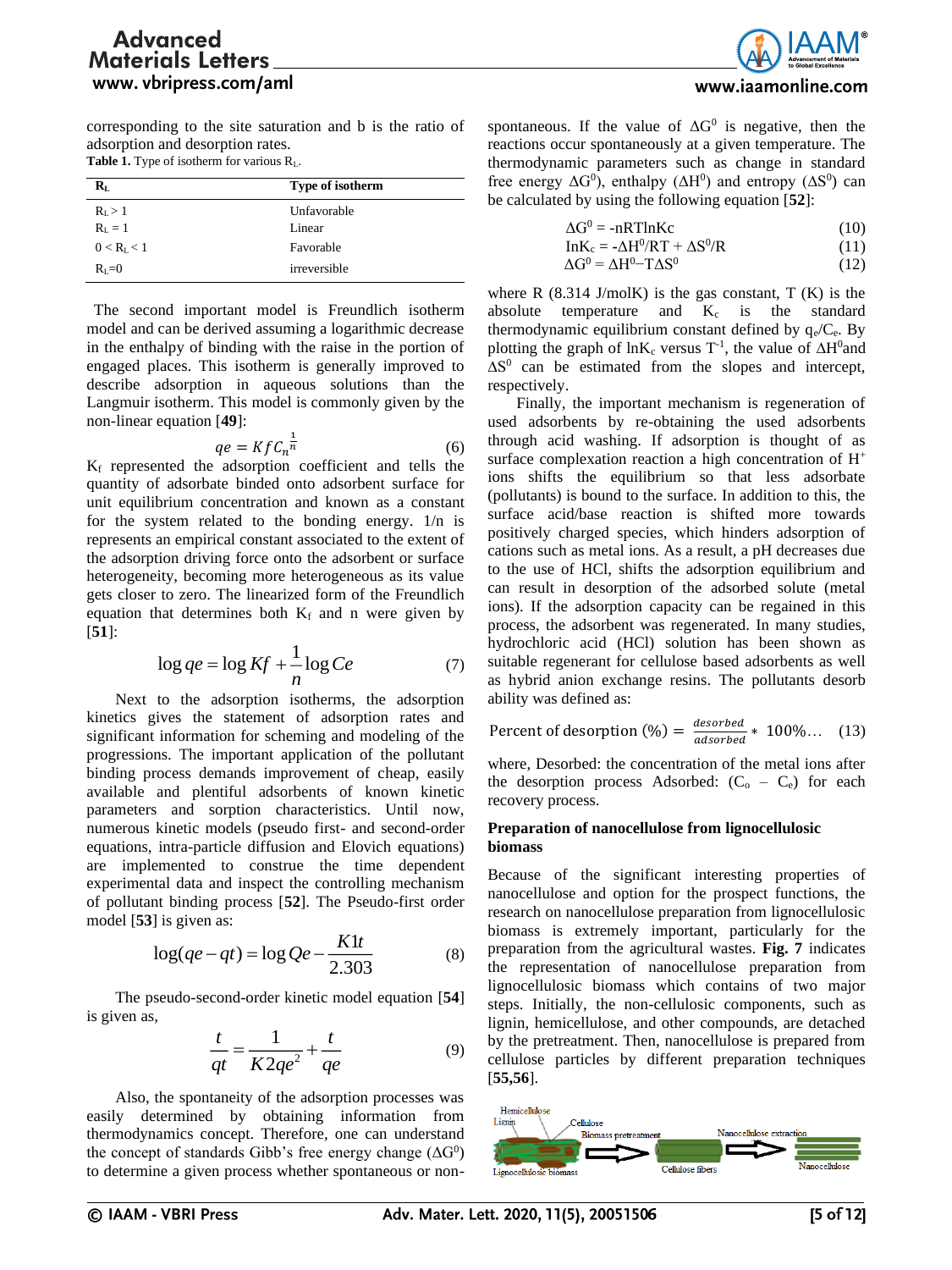**Fig. 7.** Schematic of nanocellulose extraction from lignocellulosic biomass.

#### **Biomass pretreatment**

Currently, the agricultural residues are significant for the valuable resource for nanocellulose preparation. Using agricultural wastes is not initiated only due to the highly available in nature, but also using it can advance the importance from non-valuable wastes to very significant important profits of nanocellulose [**57**]. Additionally, the important of using agricultural residues are to make the environment cleaner. As stated previously in the above, lignocellulosic biomass contains of cellulose and noncellulosic species including lignin, hemicellulose, and etc. These non-cellulosic components are removed by the pretreating the lignocellulosic biomass both alkaline and bleaching process and remaining with cellulosic materials for further extraction of nanocellulose [**55,56**].

Acidchlorite treatment and alkaline treatment are the two important techniques for biomass pretreatment. The first one are termed as the delignification process, or bleaching process, which is mostly used in pulp industries [**58**]. This processes are carried out in order to remove most of non-cellulosic components by the combination of distilled water, sodium chlorite, and acetic acid stirring with lignocellulosic biomass at  $70-80^{\circ}\text{C}$  for 4–12 hrs (C (Johar *et al.* 2011; Santos *et al.* 2013). The acetic acid and sodium chlorite are mixed at interval time for managing the pH value. Next, the solution is reserved inspiring overnight, followed by cleaning with distilled water till the pH of 7. The resulted hard yields are gathered and dried in oven at  $50^{\circ}$ C, the yield is holocellulose, mostly including hemicellulose and cellulose in the fibers. The total deduction of lignin and any other impurities are confirmed by the formation of white color fiber holocellulose [**59**].

The alkaline treatment is the use of strong bases for avoiding the amorphous materials of hemicellulose and the not removed lignin. Sodium hydroxide (4–20 wt%) is the mostly used alkaline, which is constantly mixed through holocellulose for 1–5 hrs. Then, the resulted solid yields are cleaned by distilled water till pH of 7 and lastly dried in an oven at  $50^{\circ}$ C. The resulted yields from this process are mostly in the form of cellulose, and the rest non-cellulosic components have been uninvolved. Currently, numerous researchers used these biomass pretreatment techniques to remove non-cellulosic materials from agriculture residues [**59**]. For example, Johar *et al.* [**59**] used this technique for pretreatment of rice husks with alkaline followed by a bleaching process. From these reports it is possible to conclude that the content of cellulose was enhanced from 35 wt% in not treated rice husks to 96 wt% in yields after pretreatments.

#### **Preparation of nanocellulose**

There are suitable techniques for the preparation of nanocellulose from lignocellulosic biomass. Different preparation techniques used leads in the differences in types and characteristics of the resulted cellulose nanomaterials [**60**]. In this sub portion, the main preparation techniques are grouped into three: namely, acid hydrolysis, enzymatic hydrolysis and mechanical process.

Acid hydrolysis is one of the principal procedures for the synthesis of cellulose nanomaterials from lignocellulosic biomass. Because of the combination of crystalline and amorphous parts in cellulose chains, the amorphous parts can be simply hydrolyzed by acid and the crystalline regions are not hydrolyzed [**38**]. The most importantly used acid here for hydrolysis are sulfuric acid. The significant of this acid is not only to isolate CNC, but also to make the cellulose nanomaterials dispersed as a stable colloid system due to the esterification process of hydroxyl group by sulfate ions [**61**]. The major monitoring parameters that influence the characteristics of the resulted nanocellulose are reaction time, temperature, acid levels and cleaning process [**60**]. The cleaning process is usually done by adding water next by centrifugation till the pH of 7 [**59**]. An additional technique for cleaning the resulted yields is using the alkaline such as sodium hydroxide for neutralization process [**62**]. For instance, Maiti *et al.* [**63**] prepared cellulose nanomaterials from three different kinds of biomass by acid hydrolysis with 47% sulfuric acid. After the end of the reaction, the acid is completely removed by cleaning it with deionized water and centrifuged and after that, 0.5 N of sodium hydroxide is added for neutralizing the suspension, followed by cleaning another time with distilled water.

A technique in which enzymes is used for digesting or modifying cellulose fibers are known as enzymatic hydrolysis [**40**]. In general, this technique is called biological treatment and enzyme can be used as modifier. Generally, it is performed in mild conditions; though, lengthy time of action is required. To overcome such difficulty, the enzymatic hydrolysis is all the time integrated with another technique. Moniruzzaman and Ono [**64**] reported the preparation of cellulose fibers from wood chips by pretreatment with ionic liquid for increasing the available surface area, next by enzymatic hydrolysis with lactase. The resulted cellulose nanomaterials indicated 100% crystallinity and thermal stability than the native wood fibers.

The extraction of cellulose nanomaterials using mechanical method to break the cellulose fibers in longitudinal axis is known as mechanical process [**65**]. The mainly implemented mechanical technique includes high pressure homogenization, ultrasonication, and ball milling techniques.

High pressure homogenization (HPH) is for all time carried out by introducing cellulose slurry into a container with elevated pressure and rapid rates [**65**]. The collision force and shave force in liquid are generated to break cellulose micro fibrils into nanometer size in diameter. For example, Li *et al.* [**34**] extracted cellulose nanomaterials from sugarcane bagasse by high pressure homogenization with a diameter of 10–20 nm with lower crystallinity than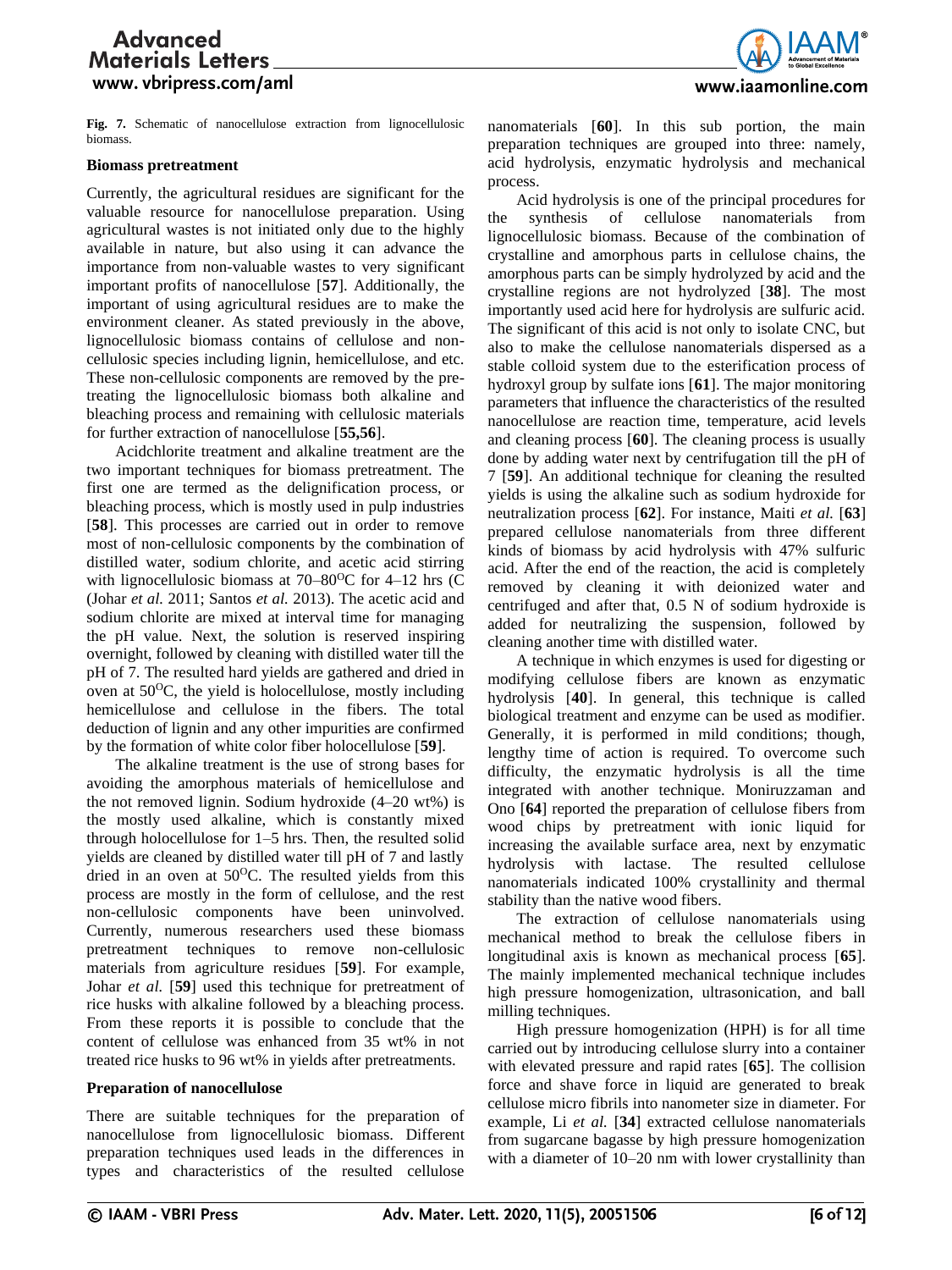

the original cellulose [**34**]. The less degree of crystallinity formed because of the intermolecular and intra-molecular hydrogen forces of cellulose molecules were conked out throughout the high pressure homogenized process.

The other mechanical technique used to extract cellulose nanomaterials is called ball milling. Because of the presence of centrifugal force from the rotating jar, the shave forces are generated within balls and between balls and the surface of jar [**66-68**]. Due to this reason, the cellulose fibrils are splintered to the nanometer size in diameter. Nevertheless, the major short coming of this process is the use of high energy during the process. In order to overcome this problem, this process is generally combined with other pretreatment techniques for lowering energy consumption [**69**].

Bya variety of laboratory scale studies in order to build up innovative preparation techniques, a number of methods have previously been functional in pilot scale and at industrial level. The extraction of cellulose nanomaterials was initially started in a pilot plant scale in 2011 [**70**]. Currently, cellulose nanomaterials preparation is increasing in manufacturing scale which is extensively broaden mostly in Canada, USA, Europe, and Asia such as China, Japan, Iran, and India [**29**]. The preparation techniques recently accessible in industries are largely those predictable techniques such as sulfuric acid hydrolysis for preparation of nanocrystalline cellulose and mechanical treatment for preparation of nanofibrillated cellulose [**70**]. This is due to they are the successful preparation methods in lab scale which have been created for numerous decades before to introduction in industry scale. No matter how, the chief economic barrier of the recent cellulose nanomaterials preparation is the manystep progression, including high cost of chemicals, high cost of preparation and preservation of apparatus operated in acidic medias, hard acid wastewater purification for the processes such as acid hydrolysis technique, and high energy consumption for the mechanical process. Due to these reasons, the improved alternative of preparation technique for the scale up is the solitary step process which can frankly prepare cellulose nanomaterials from lignocellulosic biomass wastes.

It is worth noting that ball milling technique becomes an elevated probable for additional advance in preparation and function of cellulose nanomaterials. It has been extensively intended for grinding materials and particle alteration since 1990s. The most important apparatus of ball milling machine consist of milling balls (or grinding media) with different sizes enclosed in the milling jar (or milling beaker, milling vessel). Recently, there are different kinds of ball millers extensively used in industry and laboratory scale such as, planetary ball mill, mixer ball mill, and vibration ball mill [**71**]. From all of these, the planetary ball mill is regularly used for disintegration of cellulose.

**Fig. 8** indicates the planetary ball milling technique which is a mechanical method created from the clash

between balls to balls and the abrasion of balls to the wall of milling jar which moved in revolving [**72-74**]. The collision from the moving balls and jar led to the grinding of materials because of the abrasion effects. This process results the smaller size with large surface areas and many active sites of nanocellulose. No matter how, there are a variety of variable factors which exaggerated the characteristics of ball milled yields such as, the number and size of balls, the milling speed, the state of milling (dry or wet state), the weight ratio between balls and materials, and milling time [**74**].

For the effective preparation of cellulose nanomaterials ball milling technique was also used for the pretreatment of cellulose before to acid hydrolysis. The effect of ball milling on cellulose paper with various milling circumstances before to the sulfuric acid hydrolysis in a less level situation was studied [**29**]. It is resulted that the pretreatment by ball milling leads in the smaller size of nanocellulose in diameter that be capable of promoting acid hydrolysis method in mild circumstances.

**Table 2** indicates the ball milling techniques which was directly used for the preparation of nanocellulose in the early 2010s. Baheti *et al.* [**75**] reported the ball milling of jute fiber residues for the preparation of cellulose nanomaterials. They pretreated the Jute fiber residues by suitable chemicals for removal of lignin and hemicellulose before disintegration by the ball milling. The association of dry condition and wet condition (milling with deionized water) of the ball milling was also carried out. Actual widespread particle size dissemination was perceived by dry milling condition compared to wet milling condition. This is because, penetrating of material to the surface of vessel next to convinced period of milling condition. This is owing to the dominant role played by surface forces in dry state leading to the confession of material on the surface of milling media and aggregation but these phenomena was not possible in wet condition and resulted narrow particle distribution. Therefore, ball milling in wet condition is preferable for the preparation of nanocellulose from lignocellulosic biomass.

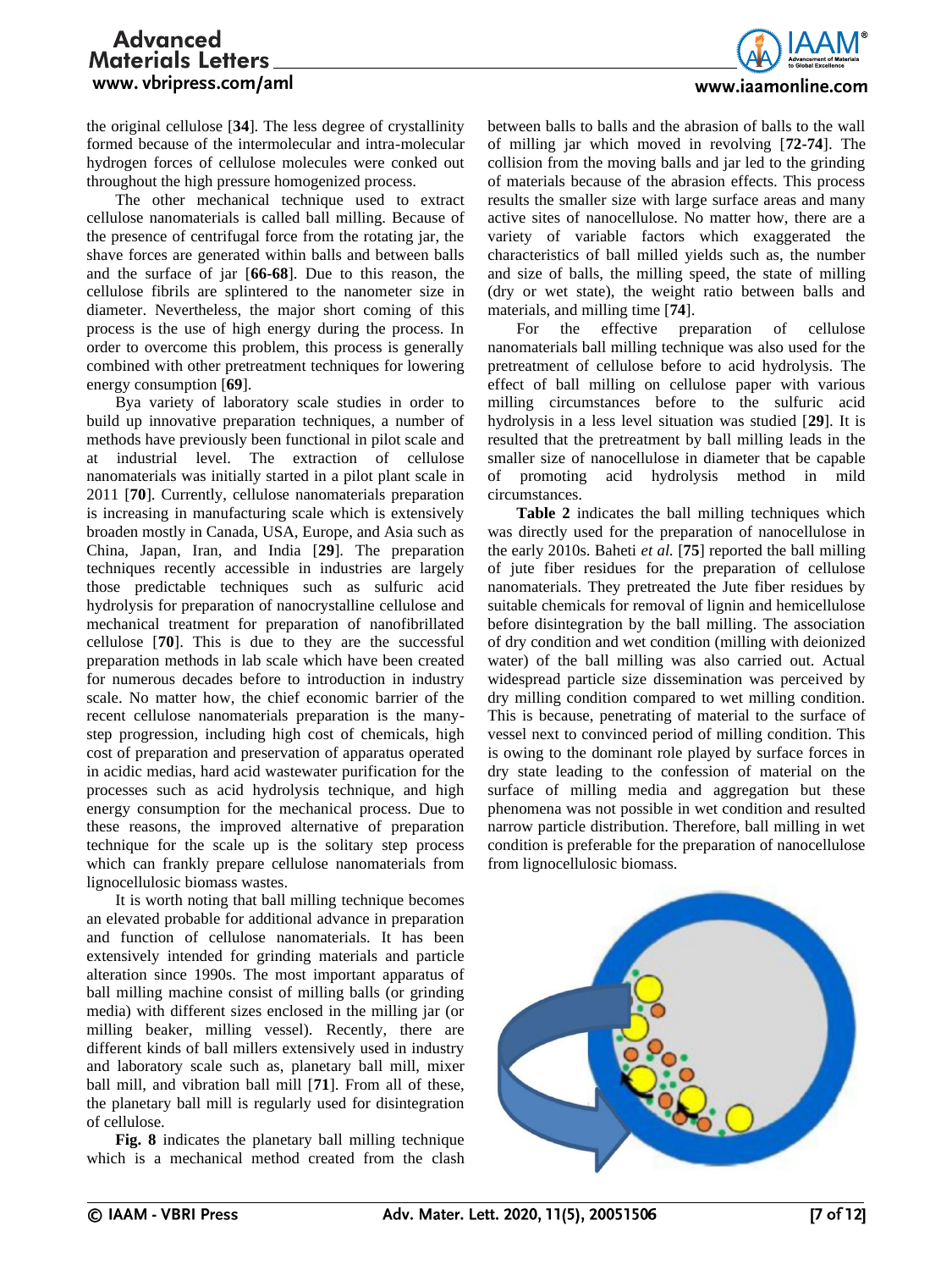**Table 2.** Progress of nanocellulose extraction by ball milling.



| Year | Raw material                                | <b>State</b>                                                                           | <b>Milling condition</b>                                  | Size of nanocellulose                                    | <b>Reference</b> |
|------|---------------------------------------------|----------------------------------------------------------------------------------------|-----------------------------------------------------------|----------------------------------------------------------|------------------|
| 2012 | Jute fiber wastes                           | Wet (deionized water)                                                                  | 3 h, 850 rpm, 10:1 of BMR                                 | $<$ 500 nm in diameter                                   | $[75]$           |
| 2015 | Northern bleached<br>softwood pulp kraft    | Wet $(10 \text{ wt\% in water})$                                                       | $1.5$ h, $0.4 - 0.6$ mm of ball<br>diameters, 40:1 of BMR | 100 nm in diameter                                       | [76]             |
| 2015 | Australian native grass<br>(Triodiapungens) | Wet $(1\ \text{Ww/v} \text{ aqueous})$<br>dispersion) $30 \text{ min}$ , $1000$<br>rpm | 0.4 mm of ball diameters<br>$8.7 + 4.8$ nm in diameter    | with few microns in length                               | $[77]$           |
| 2016 | Sugarcane bagasse                           | Wet (50 mL of deionized<br>water)                                                      | $1 h, 0.5 mm$ of ball<br>diameters, 80:1 of BMR           | $240 + 12$ nm in diameter<br>with 10 mm in length        | $[78]$           |
| 2016 | Kenaf fibers and wheat<br>straw             | Wet $(10 \text{ mL of } 80\%$<br>ethanol/water mixture)                                | 2 h, 12.7 mm of ball<br>diameters                         | $8-100$ nm in range                                      | $[79]$           |
| 2017 | Cellulose powder                            | Wet (BMIMCl and<br>distilled water)                                                    | 2 h, 400 rpm, 12:1 of BMR                                 | $10-25$ nm in diameter and<br>micrometer scale in length | [29]             |

BMR = Weight ratio of balls to materials

**Fig. 8.** Schematic representation of planetary ball milling.

From the above **Table 2,** the inferences are the addition of water or liquid during the ball milling can guard it from the agglomeration of resources within the instruments and leads in the narrow particle size distribution in nanometer scale. Though, with this initial study of using ball milling for preparation of cellulose nanomaterials, the resulted size was till as large as around 500 nm of diameter which desires to additional regulation of milling conditions for reducing the size in nanometer range. Zhang *et al.* [**76**] studied the ball milling conditions, in detail which could influence the preparation products of cellulose nanomaterials rather than amorphous particulates. As raw material they used Northern bleached softwood kraft and the dry pulp was soaked in 10 wt% water overnight priorto ball milling at various situations. The results showed that the size of milling balls is significant for monitoring the nanocellulose yields. In addition to this, ball milling time and weight ratio of ball to material were also significant for monitoring the clash between balls and raw materials for the production of fibrous morphology within nanometer range.

For the preparation of cellulose nanomaterials using ball milling technique, milling in a wet condition is appropriate to preserve the fibrous state and avoid from the disintegration to unstructured state. Phanthong *et al.* [**29**] firstly studied the preparation of cellulose nanomaterials by using the combination technique of ball milling with ionic fluid. No matter how, the dissolution of cellulosic materials by ionic fluid requires a great temperature or under ultra-sonication condition. Using ball milling technique in wet condition at room temperature was effectively stimulated the dissolution in ionic fluid with a size decrease of nanoparticle. The particle size distribution of cellulose powder after stirring with BMIMCl (1- butyl-3-methylimidazolium chloride) was given in the **Table 2**. And the size of resulted cellulose nanomaterials was found to be in the range of 10–25 nm in diameter and a few micrometers in length.

In mechano-chemical techniques, ball milling is the mostly applicable method. Mechano-chemistry syndicates

the mechanical and chemical methods in combination. For instance, the chemical conversion of the fiber surface can be appreciated by the mechanical force after ball milling technique [**80**]. Liimatainen *et al.* [**81**] extracted dialdehyde cellulose using ball milling of kraft wood pulp using sodium periodate as a good oxidizing agent. This process was conducted at the speed of 3500 rpm at nearly  $27^{\circ}$ C for the range of 5–60 min. the results show that only 5 min of ball milling process can found in the reduction of the microfiber size of kraft wood pulp to a few hundred of nanometers in width with the length of below 50 mm. Furthermore, an increased time of ball milling process led to the enhancing of available surface sites for the obtained cellulose nanomaterials, which is advantageous for the surface modification using oxidizing agent. Sirvio *et al.* [**82**] extracted the dialdehyde cellulose using mechanochemistry, in which bleached birch was milled by sodium periodate as oxidizing mediator and throughionic liquid  $(LiCl and CaCl<sub>2</sub>)$  as initiators. In this process, the milling was accompanied at room temperature with the speed of 2000 rpm and the time of 180 min. the resulted dialdehyde cellulose fiber with an extraordinary aspect ratio can be resulted in the beginning of 15 min of milling time. Furthermore, the addition of ionic liquids can increase the redox process during the ball milling.

### **Application of nanocellulose**

Nanocellulose is very important for the applications in many fields such as environmental and energy related areas due to its excellent physical, mechanical and chemical properties and biodegradable nature.

### **Environmental**

In the area of environment, nanocellulose is mostly used as adsorbent in wastewater treatment due to it has a high surface-to-mass (or volume) ratio which is the basic property of adsorbent, large contact area enhances physical adsorption ability. Besides, it can be chemically modified for increasing pollutant-binding capability by hosting new functional groups [**83**].

Cellulose nanomaterials based adsorbents have the probable to successfully eradicate poisonous components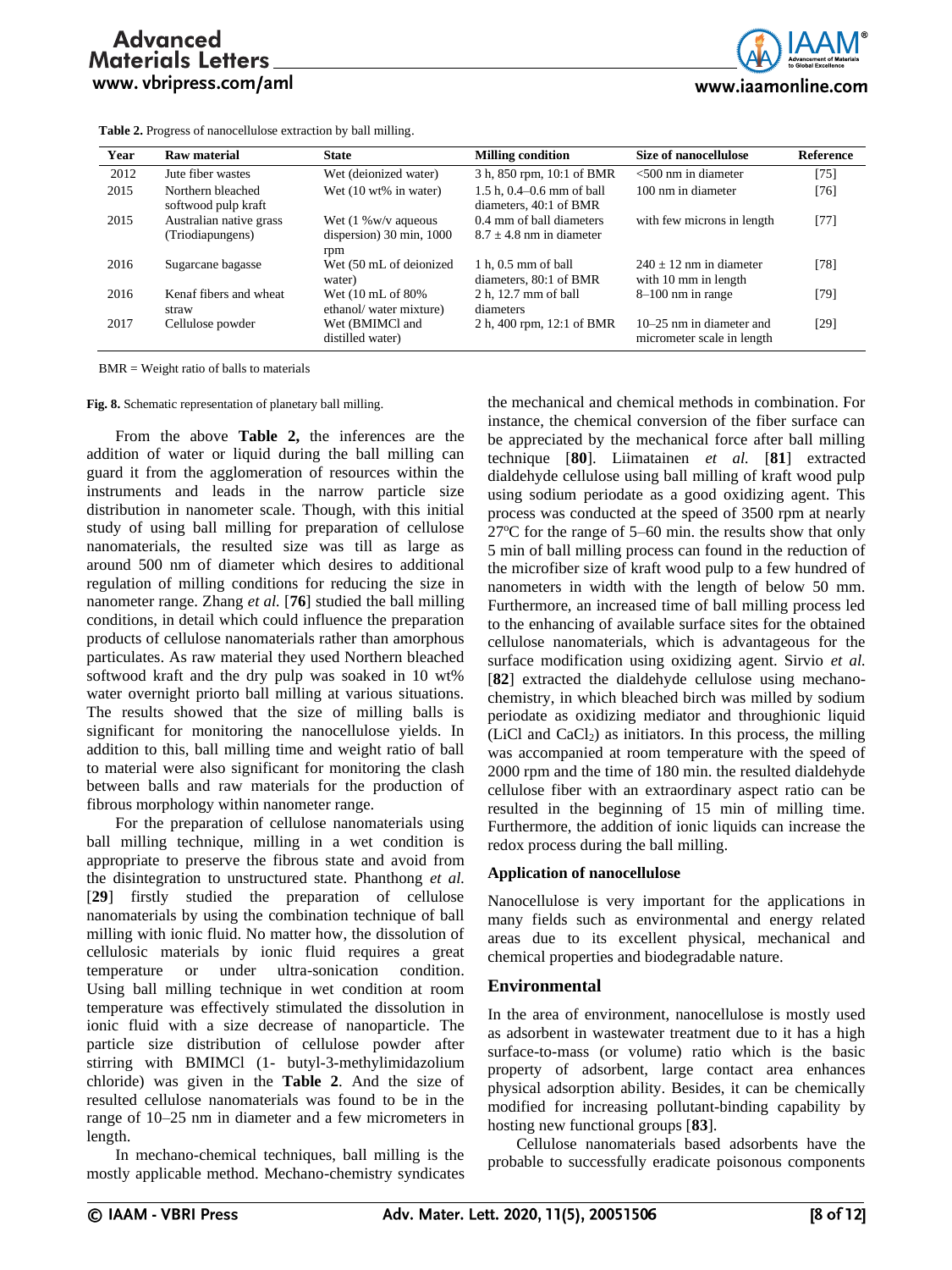

from the aqueous media. For instance, a composite adsorbent based on poly(itaconicacid)-poly (methacrylicacid)-grafted cellulose nanocellulose for the elimination of Uranium ions from the aqueous media was studied [**9**]. The binding ability of resultant adsorbents becomes high when we increase the carboxylic group concentration on the surface of the adsorbents due to the increase in surface area of the adsorbents. Sushma *et al.* [**84**] reported a composite adsorbent based on cellulosenano-silver particles embedded pebbles for the friendly economic use and reusable method for operative elimination of pollutants such as dyes, heavy metals and microbes from the aqueous media. In the composite adsorbent, silver Nano embedded pebbles eradicate microbes, whereas, Nano cellulose eliminates the dyes and heavy metal. Also the treatment of water and polluted air was carried out by using the photo catalytically active and suitable composite adsorbents of bacterial nanocellulos and TiO2. Zhang et al. studied an ultra-light, flexible, hydrophobic as well as oleophillic sponge based on nanocellulose and methyltrimethoxysilane sols synthesized by freeze drying. This adsorbent can bind a numerous number of poisonous organic solvents and oils with capabilities up to 100 times of its own weight, based on the solvent and oil characteristics. Silylatednanocellulose sponges has excellent flexibility, and shape stability in oil and solvent [**76**].

Due to the outstanding specific surface areas and the presence very large number of reactive groups, high binding capacity may be resulted with various types of modified cellulose nanomaterials. Nanotechnology reinforcement of pristine cellulose considerably increased metal elimination competence in comparison with rice straw and cellulose fibers. Nanocellulose particles were extracted using the physico-chemical treatment of rice straw, and were characterized and explored for the removal of some poisonous metals from wastewater [85]. Cellulose nanofibers were resulted to have long rod-like elongated nanofibrillated morphology, with an average grain size of 6 nm. The extracted cellulose nanofibers in batch experiments indicated an elimination competence of 9.7 mg/g Cd (II), 9.4 mg/g Pb(II), and 8.6 mg/g Ni (II) ions. The redevelopment studies indicated that nanocellulose fibers could be consecutively used for up to three rounds of reuse.

Due to the presence of extraordinary surface area nanocellulose based adsorbents are ready for surface modification and afford an interesting substitution to the conventional adsorbents such as, activated carbon, ion exchange resins, or zeolite. In the area of water purification, the potential use of surface modified nanocellulose was reported by numerous current journals that indicated the opportunity to formulate adsorbents based on modified nanocellulose for removing both heavy metal ions and organic pollutants. This surface modification process, was carried out through the addition of particular modifiers such as hydroxyapatite [**86**], amine [**87**] and xanthate [**88**] on the surface of cellulose.

# **Energy**

Currently, lignocellulosic biomass has expected substantial attention as a superior material, and due to its greater mechanical properties made from the exceptional crystal structure, it has been used in different emerging high-tech areas such as bioengineering, flexible electronics, and clean energy [**89**]. In addition to this, cellulose acts as an environmentally friendly renewable material; especially CNFs have enhanced merits in energy related application. Relative to plastic substrates, nanopaper shows advanced thermal stability and coefficient of thermal expansion (28.5 ppm/K). CNFs link with each other and simply produce porous structures that enable ion and electron transportation [**90**]. This material has exceptional geometries and they are extremely environmentally friendly and cost effective [**91**] and shows tremendous flexibilities and mechanical stabilities and are implemented as structural supports for electronic devices [**92**]. Also, this green material can effectively promote potential applications as lateral heat spreaders in flexible energy storage devices and the thermal conductivity may enable the applications in thermal management.

Therefore, these materials are significantly used for the fabrication of energy devices such as flexible electronics, super-capacitors, solar cells, lithium-ion batteries, etc. [**93-97**].

### **Flexible electronics**

Currently, the new consumer devices was rapidly shifted from rigid counterparts to flexible electronics due to the substantial importance of the flexible electronics considered more lightweight, mechanically friendly, and long aged compared to conventional electronics [**98**]. Mainly, flexible electronics have been confirmed, as competitive device performance relative to recent opposite electronics. Here, nanocellulose-based films are appealing green resources for flexible electronics due to their many advantages, permitting current electronics to transfer toward high performance and manifold beneficiary applications, in addition to being more portable, disposable, low cost, and biodegradable. Numerous electronics with nanocellulose-based resources have been advanced currently, such as, solar cells [**99**], touch screens [**100**], etc. Due to the inadequate time and space, though, the reviewer was only discussed the emerging applications of nanocellulose-based film in flexible electronics.

### **Super-capacitors**

Super-capacitors (SCs), have fascinated important consideration amongst investigators throughout the last few decades because of their distinctive developments: high energy density, fast charging/discharging rate, high power density, good fundability and safe operation [**101**].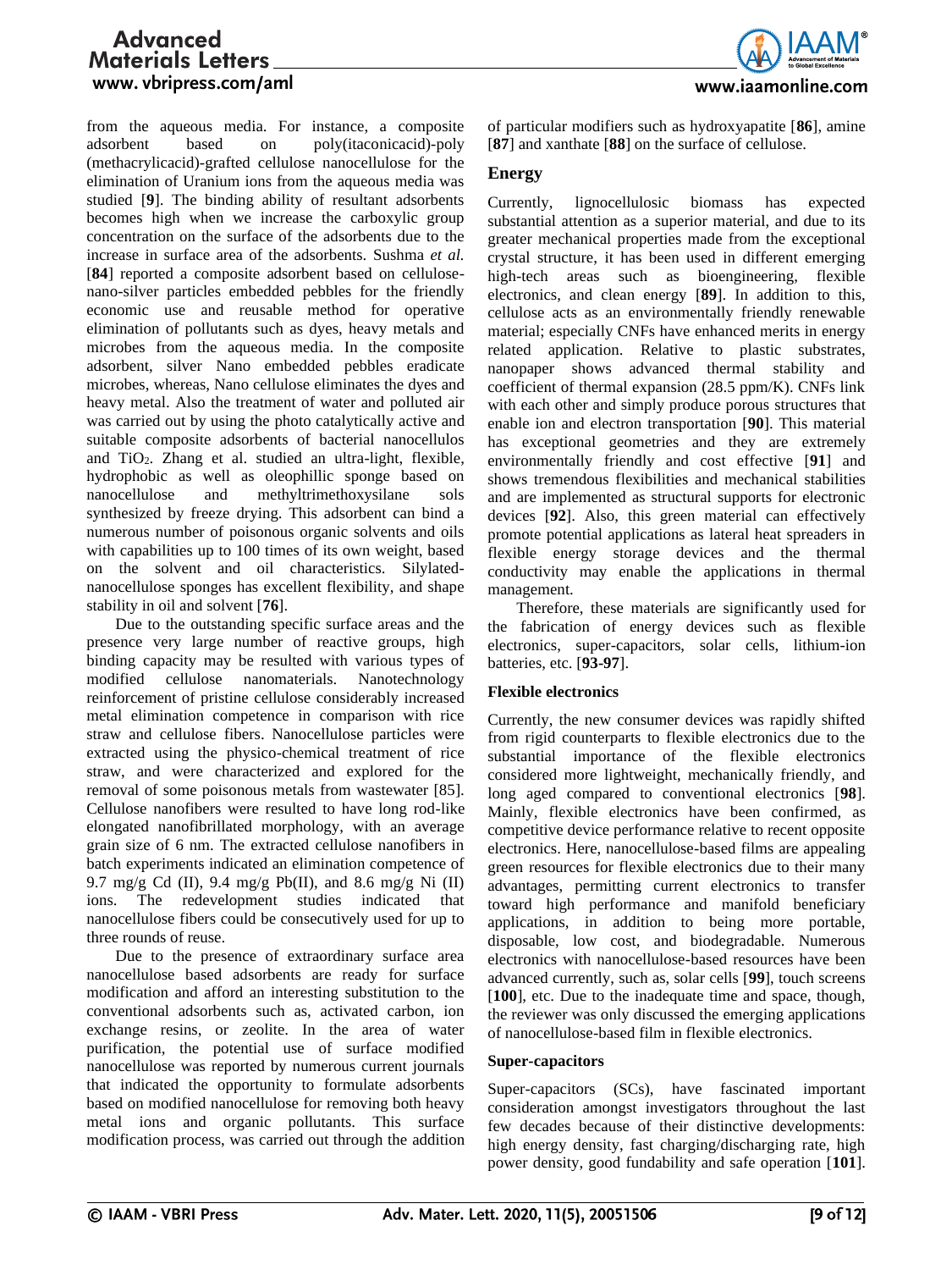

Energy storage of SCs can be divided into two classes giving to the charging/discharging contrivances electrochemical double-layer capacitors (EDLCs) and pseudo capacitors [**102**]. In EDLCs, energy is deposited by ions adsorbing at the boundaries of the electrode [**103**] and therefore, its ability performance is controlled by accessible surface area and conductivity of electrode. As mentioned above, a huge specific surface area is promising for EDLC-based energy storage subsequently it delivers additional space for electrolyte ions adsorption. Extremely permeable and mechanically strong materials, such as aerogels and films, can be prepared when NC is intertwined [**104**]. This porous structure indicates pronounced probable as a substrate for flexible SCs by packing with carbon conductive materials, like CNTs [105] and, therefore, NCs have been extensively used in the flexible solid-state SCs.

### **Lithium-ion batteries**

According to review reported by Zhang, *et al.,* [**90**], the separator of LIBs synthesized from CNFs can meaningfully decreases short-circuit found inside the battery. The CNF film has uniform porous structure that makes its thermal stability and wettability considerably improved than PP/PE/PP composite. The conventional electrode material is based on a metal foil, and the external part is coated with an active material, conductive agent, binder, etc. Due to the huge contact thermal resistance between the metal foil and the active material, the thermal conductivity is not good, and weak interfacial bonding may even reduce active material to fall off from the surface of the current collector, causing weakening of the cycle achievement of the LIBs [**106**]. The characteristics of safety, reliability and flexible geometry design electrolyte were prepared from LIBs with gel polymer. A lower conductivity of ion electrolyte and poor mechanical properties resulted from the conventional gel polymer electrolyte synthesized by solvent casting method was due to a mass of plasticizer is added during the preparation. The interior of CNF hydrogel is three-dimensional network structure composed of nanofibrils intersection. Therefore, the CNF hydrogel could exhibit good mechanical performance and high moisture content of more than 95 % [**107**].

### **Conclusions and future predictions**

No matter how cellulose nanomaterials have various high properties and major accessibility in nature, the preparation of cellulose nanomaterials from lignocellulosic biomass is still the most challenge. Because of the strong accretion of lignin, hemicelluloses, and other resources in plant cell wall, the biomass pretreatment is an important procedure for eradicating all non-cellulosic components. Nevertheless, such a pretreatment all the time includes complex steps, spent a lengthy time, and chomps toxic chemicals and produces wastewater. Furthermore, the universal techniques for the cellulose nanomaterials preparation from lignocellulosic biomass contain limitations such as, the high amount of acid waste water creation for the acid hydrolysis, extraordinary amount of energy consumption for mechanical process, and lengthy reaction time for enzymatic hydrolysis.

The enthusiasm on cellulose nanomaterials reports includes the expansion of innovative preparation techniques with a superficial stage and fewer or without wastewater generation. In the intervening time, the belongings and products of the resulted cellulose nanomaterials must cross over the conventional techniques. This innovative preparation technique is known as ball milling and a fascinating and imperative method for effective preparation of cellulose nanomaterialsfrom lignocellulosic biomass. No matter how the preparation of cellulose nanomaterials with the assist of ball milling has just started since early of 2010s, it must appeal to more consideration in the forthcoming research. In this context, it is important for both the preparation of cellulose nanomaterials directly from biomass and have valuable information for the mechanochemical preparation of cellulose nanomaterials by ball milling.

#### **Acknowledgments**

The authors acknowledge the help given by the Department of Applied Chemistry, Adama Science and Technology University, Adama, for workingout this review.

#### **Keywords**

Lignocellulosic biomass, cellulose, nanocellulose, preparation, application.

**Received: 07 March 2020 Revised: 15 March 2020 Accepted: 23 March 2020**

#### **References**

- 1. Meng, S.; Greenlee, LF.; Shen, Y. R.; Wang, E.; *Nano Research*; **2015**, *8,* 3085.
- 2. Pendergast, MM; Hoek, EMV; *Energy and Environ. Sci*.; **2019**, *6,* 1.
- 3. Sushma, D.; Richa, S.; *Int. Res. J. Environ. Sci.;* **2015**, *4,* 103.
- 4. Krstic, V.; Urosevic, T.; Pesovski, B.; *Chemi. Eng. Sci.*; **2018**, *192*, 273.
- 5. Khulbe, K.C.; Matsuura, T.; *Applied Water Science;* **2018**, *8,* 19.
- 6. Tchounwou, P.B.; Yedjou, C.G.; Patlolla, A.K.; Sutton, D.J.; *Mol. Clini. Environ. Toxicolo;* **2013**, *2*.
- 7. O'Connell, D.W.; Birkinshaw, C.; O'Dwyer, T.F.; *Biores. Technol.* **2008**, *99,* 6709.
- 8. Bhateria, R.; Singh, R.; *J. Water Pro. Engi.*; **2019**, *31*.
- 9. Anirudhan, T.S.; Deepa, J.R.; *J. Chem. Phys.,* **2015**, *273*, 390.
- 10. Fu, F.; Wang, Q.; *J. Environ. Manag*. **2011**, *92,* 407.
- 11. Hokkanen, S.; Bhatnagar, A.; Sillanpaa, M.; *Water Res.,* **2016**, *91*, 156.
- 12. Kumar, K.Y.; Guna, V.K.; Olivera, S.; Venkatesh K.; Gopalakrishna K.; Muralidhara, H.B.; *Carbohy. Poly.;* **2016**, *153*, 600.
- 13. Meseldzija, S.; Petrovic, J.; Onjia, A.; Volkov-Husovic, T.; Nesic, A.; Vukelic, N.; *J. Indus. Eng. Chem.*; **2019**, *75*, 246.
- 14. Sharma, C.S.; Nema, R.K.; Sharma, V.K.; *Stamford J. Pharm. Sci.*; **2010**, *2,* 42.
- 15. Yadav, V.B.; Gadi, R.; Kalra, S.; *J. Environ. Manag.;* **2019**, *232*,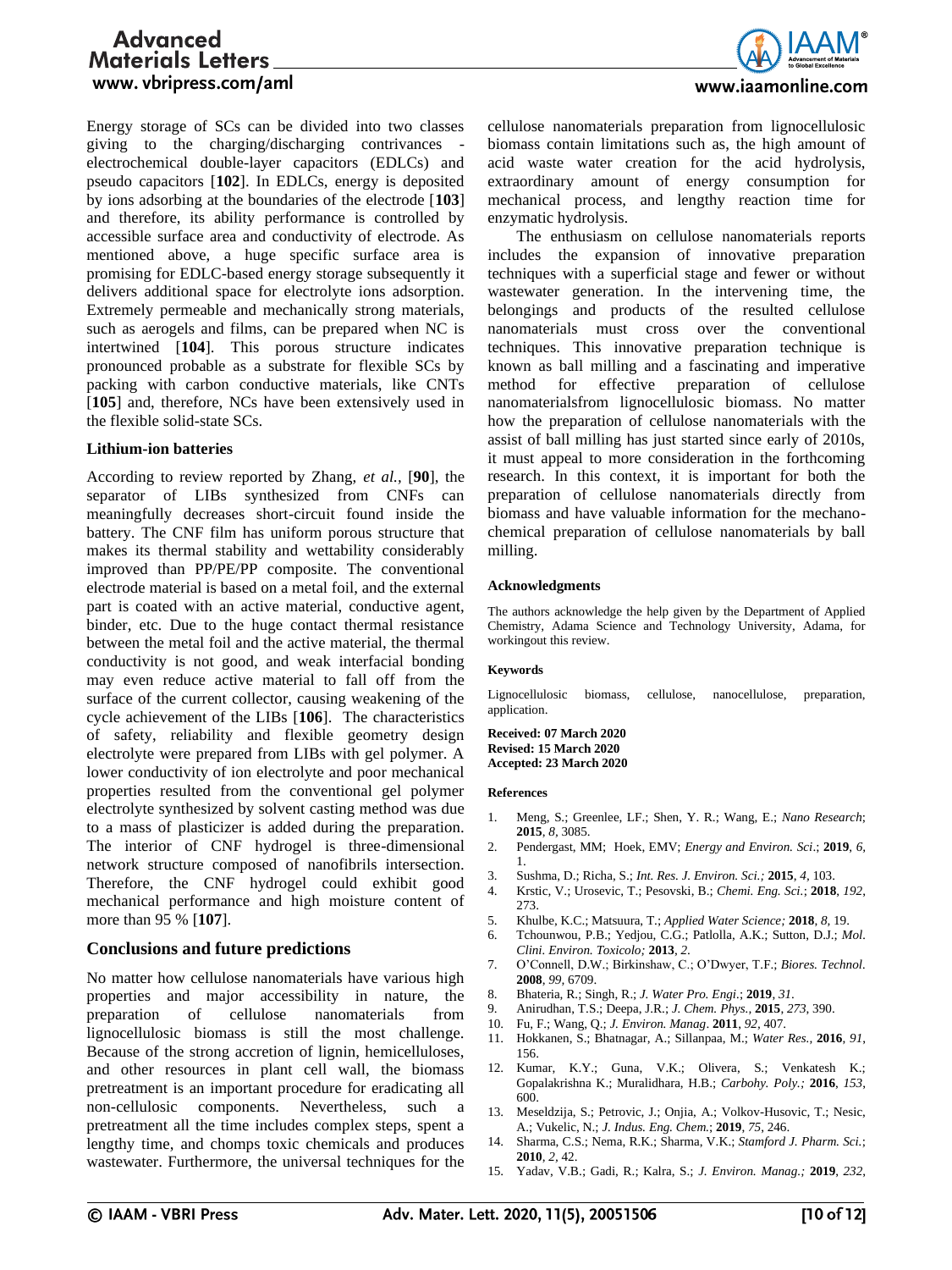

#### www.iaamonline.com

803.

- 16. Mohammadzadeh, Pakdel P; Peighambardoust S.J.; *Carbohy. Polym.;* **2018**, *201*, 264.
- 17. Fleur, R.; Mohamed Naceur, B.; Alessandro G.; Julien B.; *Progr. Polym. Sci.,* **2019**, *88,* 241. 18. Kargarzadeh H, Huang J, Lin, N., Ahmad, I.; Mariano, M.;
- Dufresne, Aet al.; *Progress in Polym. Sci.*, **2018**, *87*, 197.
- 19. Lin, N.; Dufresne, A.; *Europ. Polym. J.*; **2014**, *59*, 302.
- 20. Nechyporchuk, O.; Belgacem, MN; Bras, J.; *Industrial Crops and Products*, **2016**, *93*, 2.
- 21. Phanthong P.; Reubroycharoen P.; Hao X.; Xu, G.; Abudula, A.; Guan, G.; *Carbon Resources Conversion*, **2018**, *1,* 32.
- 22. Grishkewich, N.; Mohammed, N.; Tang, J.; Tam, KC; *Current Opinion in Colloid and Interface Science*, **2017**, *29*, 32.
- 23. Mondal, S.; *Carbohy. Polym.* **2017**, *163*, 301.
- 24. Nechyporchuk, O.; Belgacem, MN; Bras, J.; *Industrial Crops and Products,* **2016**, *93*, 2.
- *25.* Lee, H.V.; Hamid, S.B.A.; Zain, S.K.; *Scien. Wor. J.,* **2014**.
- 26. Mosier, N.; Wyman, C.; Dale, B.; Elander, R.; Lee, YY; Holtzapple, M.; Ladisch, M.; *Biores. Technol.;* **2005**, *96*.
- 27. Karim, Z.; Claudpierre, S.; Grahn, M.; Oksman, K.; Mathew, A.P.; *J. Membr. Sci.*, **2016**, *514*, 418.
- 28. Putro, J.N.; Kurniawan, A.; Ismadji, S.; Ju, Y.H.; *Environ. Nanotechnol. Monit. Manag.*, **2017**, *8*, 134.
- 29. Phanthong, P.; Reubroycharoen, P.; Hao, X.; Xu, G.; Abudula, A.; Guan, G.; *Carbon Resources Conversion*, **2018**, *1*, 32.
- 30. Vadakkekara, G.J.; Thomas, S.; Nair, C.P.R.; *Int. J. Biol. Macromolecules*, **2019**, *129*, 293.
- 31. Langan, P.; Petridis, L.; O'Neill, H.M.; Pingali, S.V.; Foston, M.; Nishiyama, Y.; Davison, B.H.; *Green Chemistry*, **2014**, *16*, 63.
- 32. Petridis, L.; Smith, JC; *Chem. Sus. Chem*., **2016**, *9*, 289.
- 33. Burhenne, L.; Messmer, J.; Aicher, T.; Laborie, MP; *J. Analyt. Appl. Pyrolysis*, **2013**, *101*, 177.
- 34. Li, J.; Wei, X.; Wang, Q.; Chen, J.; Chang, G.; Kong, L.; Su, J.; *Cellulose,* **2012**, *90*, 1609.
- 35. Dominguez-benetton, X.; Sevda, S.; Vanbroekhoven, K.; Pant, D.; *Chem. Soci. Rev.,* **2012**, *7,* 1.
- 36. Anwar, Z.; Gulfraz, M.; Irshad, M.; *J. Rad. Res. App. Sci.*, **2014**, *7*, 163.
- 37. Habibi, Y.; Lucia, LA; Rojas, O. J.; *Chemical Reviews;* **2010**, *110*.
- 38. Lavoine, N.; Desloges, I.; Dufresne, A.; Bras, J.; *A review Cellulose,* **2012**, *90*, 735.
- 39. Fatah, IYA; Abdul Khalil, HPS; Hossain, MS; Aziz, AA; Davoudpour, Y.; Dungani, R.; Bhat, A.; *Polymers*, **2014**, *6*, 2611.
- *40.* Khalil, HPSA; Khalil, H.; Davoudpour, Y.; Mustapha, A.; Islam, MN; Sudesh, Ket al.; *Carbohyd. Polym.,* **2014**, *99*, 649.
- 41. Alain, Dufresne; *Starch Nanocomposites*, **2012**, *2,* 185.
- 42. Alain, Dufresne; *Materials Today,* **2013**, *16*, 1.
- 43. Yandan, Chen; Qiaomei, Wu; Biao, Huang; Mingjie Huang, X.A.; *Bio Resources*; **2015**, *10,* 684.
- 44. Kim, J.H.; Shim, B.S.; Kim, H.S.; Lee, Y.J.; Min, S.K.; Jang, D.; Kim, J., et al.; *Int. J. Preci. Eng. Manuf. Green Technol.*, **2015**, *2*, 197.
- 45. Abraham, E.; Deepa, B.; Pothan, L.A.; Jacob, M.; Thomas, S.; Cvelbar, U.; *Carbohyd. Polym.,* **2011**, *86,* 1468.
- 46. Robert, J.; Moon, Ashlie; Martini, John; Nairn J.S.; J.Y.; *Chem. Soci. Rev.,* **2011**, *7,* 3941.
- 47. Abitbol, T.; Cao, Y.; Shoseyov, O.; Abraham, E.; Rivkin, A.; Nevo et al.; *Biotechnol.;* **2016**, *39,* 76.
- 48. Qu, X.; Alvarez, PJJ; Li, Q.; *Water Research*; **2013**, *47,* 3931.
- 49. Freundlich, H.; Uber die Adsorption in Lösungen. *Zeitschrift Für Physikalische Chemie,* **1907**, *57,* 3.
- 50. Langmuir, B.; *J. Am. Chemi. Soci.*, **1918**, *40,* 1361.
- 51. Viswanathan, N.; Sundaram, C.S.; Meenakshi, S.; *Biointerfaces*, **2009**, *68,* 48.
- 52. Rodrigues, L.A.; Silva, M.C.P.; *Colloids Surf. A*., **2009**, *334,* 191.
- 53. Hamdaoui, O.; Chiha, M.; *Acta Chim. Slov.,* **2007**, *54,* 407.
- 54. Ho, Y.S.; McKay, G.; *J. Environ. Sci.;* **1998**, *76,* 183.
- 55. Haafiz, MKM; Hassan, A.; Zakaria, Z.; Inuwa, I.M.; *Carbohyd. Polym.*, **2014**, *103*, 119.
- 56. Mohamad Haafiz, M.K.; Eichhorn, S.J.; Azman Hassan, M.J.; *Carbohyd. Polym.,* **2013**, *93*, 628.
- 57. Santos, R.M.; dos Flauzino; Neto, W.P.; Silverio, H.A.; Martins, D.F.; Dantas, N.O.; Pasquini, D.; *Industrial Crops and Products*, **2013**, *50*, 707.
- 58. Hubbell, C.A.; Ragauskas, A.J.; *Bioresource Technology*, **2010**, *101*, 7410.
- 59. Johar, N.; Ahmad, I.; Dufresne, A.; *Industrial Crops and Products*, **2012**, *37,* 93.
- 60. Peng, B.L.; Dhar, N.; Liu, H.L.; Tam, K.C.; *The Canadian Journal of Chemical Engineering*, **2011**, *89,* 1191.
- 61. Lu, P.; Hsieh, Y.; *Rods, Spheres and Network*, **2010**, *82,* 329.
- 62. Wang, N.; Ding, E.; Cheng, R.; *Polymer*, **2007**, *48,* 3486.
- 63. Maiti, S.; Jayaramudu, J.; Das, K.; Reddy, SM; Sadiku, R.; Ray, SS; Liu, D.; *Carbohydrate Polymers*, **2013**, *98,* 562.
- 64. Moniruzzaman, M.; Ono, T.; *Bioresource Technology*, **2013**, *127,* 132.
- 65. Kumar, V.; Pathak, P.; Bhardwaj, N.; *Waste Management,* **2020**, *102*, 281.
- 66. Yu, Zheng; Zongqiang, Fu; Dong, Li; Min, Wu; *Materials;* **2018**, *11,* 1057.
- 67. Tianjiao, Qu; Ximing, Zhang; Xingwei, Gu; Lujia, Han; Guanya, Ji; Xueli, Chen; Weihua, Xiao; *ACS Sustainable Chem. Eng.,* **2017**, *5,* 7733.
- 68. Piras, C.C.; Fern, S.; Borggraeve, W.M.D.; *Nanoscale Adv.,* **2019**, *1,* 937.
- 69. Rahimi, M.; Kord, Sofla; Brown, R. J.; Tsuzuki T.; Rainey, T. J.; *Adv. Nat. Sci. Nanosci. Nanotechnol.,* **2016**, *7,* 035004.
- 70. Rajinipriya, M.; Nagalakshmaiah, M.; Robert, M.; Elkoun, S.; *ACS Sustainable Chemistry & Engineering,* **2018**, *6,* 2807.
- 71. Nagarajana, K.J.; Balajia, A.N.; Ramanujam, N.R.; Carbohyd. Polym., **2019**, *212,* 312.
- 72. Abdellatif, B.; Claire, M.; Abderrahim, S.; RAD, A.; Hugo de Vries RL; *RSC Advances,* **2014**, 48109.
- 73. Abitbol, T.; Cao, Y.; Shoseyov, O.; Abraham, E.; Rivkin, A.; Nevo et al.; *Current Opinion in Biotechnology,* **2016**, *39*, 76.
- 74. Kim, H.J.; Lee, S.; Kim, J.; Mitchell, R.J.; L.J.; *Bioresource Technol.,* **2013**, *144,* 50.
- 75. Baheti, V.K.; Abbasi, R.; Militky, J.; *World J. Eng.,* **2012**, *9,* 45.
- 76. Zhang, L.; Tsuzuki, T.; Wang, X.; *Cellulose,* **2015**, *22,* 1729.
- 77. Amiralian, N.; Annamalai, P.K.; Memmott, P.; Martin, D.J.; *Cellulose,* **2015**, *22,* 2483.
- 78. Sofla, M.R.; Brown, K.; Tsuzuki, T.; Rainey, T.J.; *Nanosci. Nanotechnol.,* **2016**, *7,* 035004-1-9.
- 79. Md., Nuruddin; Hosur, M.; Uddin Md., Jamal; Baah, D.; Jeelani, S.; *J. Appl. Polym. Sci.,* **2016**, *133,* 42990-1-10.
- 80. Stolle, A.; *RSC Green Chemistry*, **2015**, *31,* 241.
- 81. Liimatainen, H.; Sirvio, J.; Haapala, A.; Hormi, O.; Niinimaki, J.; *Carbohyd. Polym.,* **2011**, *83,* 2005.
- 82. Sirvio, J.; Liimatainen, H.; Niinimaki, J.; Hormi, O.; *Carbohyd. Polym.,* **2011**, *86,* 260.
- 83. Mondal, S.; *Carbohyd. Polym.,* **2017**, *163*, 301.
- 84. Sushma, D.; Richa, S.; *Int. Res. J. Environment Sci.,* **2015**, *4,* 103.
- 85. Kardam, A.; Raj, K. R.; Srivastava, S.; Srivastava, M. M.; *Clean Technologies and Environmental Policy*, **2014**, *16,* 385.
- 86. Yu, X.; Tong, S.; Ge, M.; Zuo, J.; *Carbohyd. Polym.*, **2013**, *92,* 269.
- 87. Sun, X.; Yang, L.; Li, Q.; Zhao, J.; Li, X.; Wang, X.; Liu, H.; *Chemi. Eng. J.,* **2014**, *241,* 175.
- 88. Saumya, S.; Pillai, B.; Deepa, Eldho; Abraham, N.; Girija, P.; Geetha, Laly Jacob; Mathew, Koshy; *Ecotoxicology and Environmental Safety,* **2013**, *98,* 352.
- 89. Dong, H., Zheng, l., Yu, P., Jiang, Q., Wu, Y., Huang, C., & Yin, B.; *ACS Sustainable Chemistry & Engineering*, **2019**, *8,* 256.
- 90. Zhang Y.; Hao N.; Lin X.; Nie S.; *Carbohydrate Polymers*, **2020**, *234,* 115888
- 91. Lin, W., Chen, D., Yong, Q., Huang, C., & Huang, S.; *Bioresource Technology,* **2019**, *293,* 122055.
- 92. Dufresne, A.; *Current Opinion in Colloid & Interface Science*, **2017**, *29,* 1.
- 93. Tan, K.; Heo, S.; Foo, M.; Chew, I.M.; Yoo, C.; *Sci. Total Environ.,* **2019**, *650,* 1309.
- 94. Jinghao, X.; Peng, T.; Zhengmei, Wu; Chuyue, X.; Xiaoping, L.; Shuangxi, N.; *Carbohyd. Polym.,* **2019**, *207,* 447.